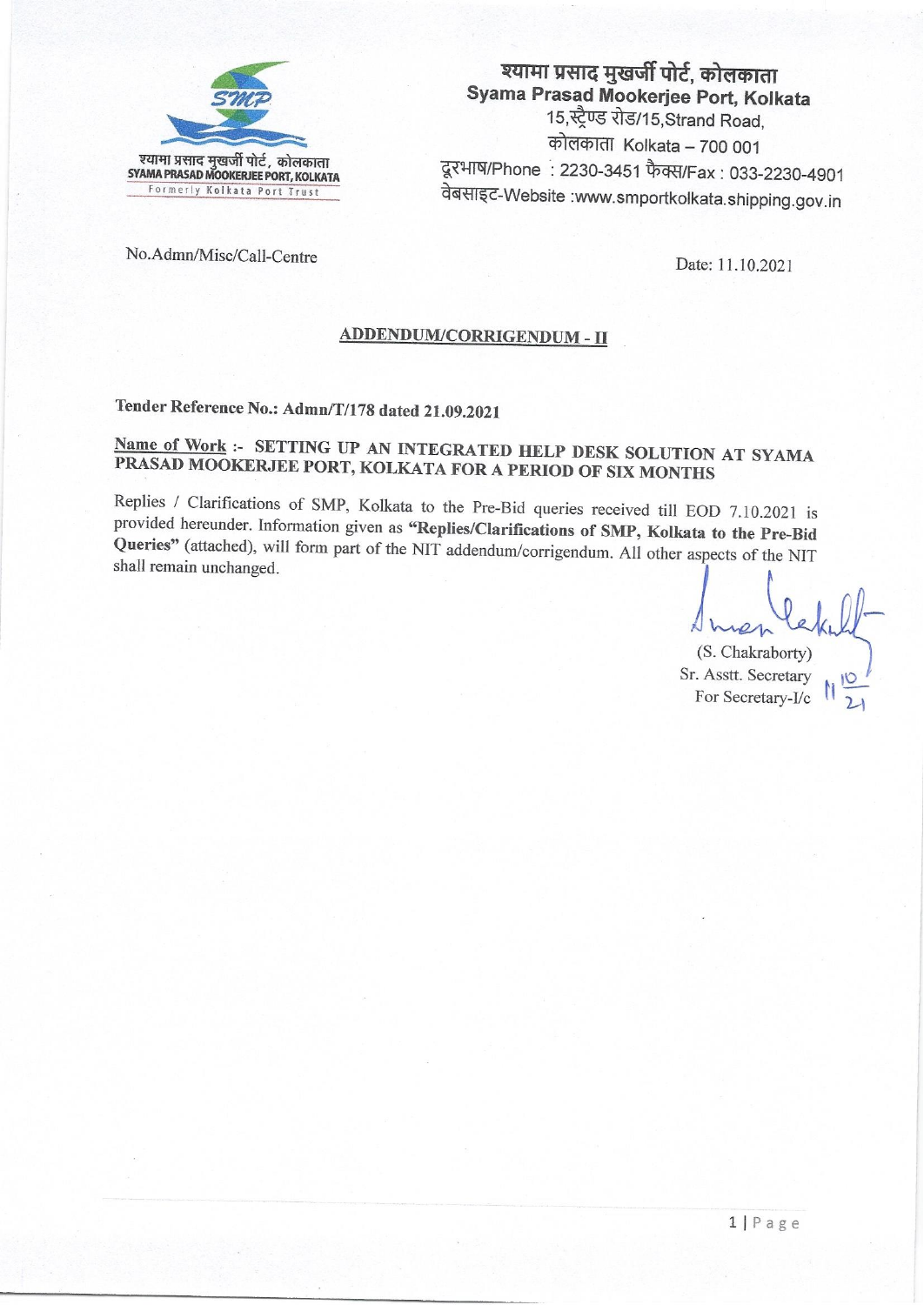# **Replies/Clarifications of SMP, Kolkata to the Pre-Bid Queries in respect of Admn/T/178 dated 21.09.2021**

### **Queries from Potential Bidder 1**

| Sl. No.          | Clause No. / Page No.                                                    | <b>Existing Provisions</b>                                                                                                                                                                                                                                                                                                                                                                                                                                                                                                                           | <b>Bidder's Queries</b>                                                                                                                                                                                                                                                                                                                                                                                                                                                                                                                   | Replies/Clarifications of SMP,<br>Kolkata                                                                                     |  |
|------------------|--------------------------------------------------------------------------|------------------------------------------------------------------------------------------------------------------------------------------------------------------------------------------------------------------------------------------------------------------------------------------------------------------------------------------------------------------------------------------------------------------------------------------------------------------------------------------------------------------------------------------------------|-------------------------------------------------------------------------------------------------------------------------------------------------------------------------------------------------------------------------------------------------------------------------------------------------------------------------------------------------------------------------------------------------------------------------------------------------------------------------------------------------------------------------------------------|-------------------------------------------------------------------------------------------------------------------------------|--|
| 1.               | 16.2, Page No.16                                                         | The call center shall be started with 2 operators<br>per shift for 24 hours a day and 7 days a week                                                                                                                                                                                                                                                                                                                                                                                                                                                  | 365 Days Support. What about national<br>& Local holiday                                                                                                                                                                                                                                                                                                                                                                                                                                                                                  | As per NIT. Helpdesk should also be<br>available on National & Local holiday                                                  |  |
| 2.               | 16.3, Page No.16                                                         | Pilot project duration: 6 Months from the date<br>of Go Live                                                                                                                                                                                                                                                                                                                                                                                                                                                                                         | after 6 month, what is the duration of<br>the engagement                                                                                                                                                                                                                                                                                                                                                                                                                                                                                  | The instant NIT is for 6 months only.                                                                                         |  |
| 3.               | 16.4, Page No.16                                                         | The service provider has to make provision for a<br>dedicated helpline number and email<br>for this purpose.                                                                                                                                                                                                                                                                                                                                                                                                                                         | Toll-free or Toll number                                                                                                                                                                                                                                                                                                                                                                                                                                                                                                                  | <b>Toll Number</b>                                                                                                            |  |
| $\overline{4}$ . | 23.0, Page No.20                                                         | Without being liable for any compensation to<br>the SP, the Trustees may, in their<br>absolute discretion, terminate the contract after<br>giving him a minimum one month's<br>notice in writing, due to occurrence of any one<br>or more of the following reasons and the<br>decision of the Trustees in this respect, shall be<br>final, binding and conclusive:                                                                                                                                                                                   | Such termination should be mutually<br>discussed with the Bidder and proper<br>notice of termination should be given<br>along with full release of payment for<br>work done and for any loss that the<br>bidder may suffer due to such<br>termination for convenience.                                                                                                                                                                                                                                                                    | Notice period for termination will be 3<br>months.<br>Rest of SMPK conditions will remain<br>unchanged.                       |  |
| 5.               | <b>16.15 CONFIDENTIAL</b><br>INFORMATION,<br><b>SECURITY AND DATA:19</b> | The SP will promptly on the commencement of<br>the contract period supply to SMP, Kolkata the<br>following:<br>a. Information relating to the current services<br>rendered and performance data<br>relating to the performance of sub-contractors in<br>relation to the services;<br>b. Documentation relating to Project's<br>Intellectual Property Rights;<br>c. Project data and confidential information;<br>d. All other information (including but not<br>limited to documents, records and<br>agreements) relating to the services reasonably | Both parties agree that they may, in the<br>course of their business relationship<br>with the other, acquire or be exposed to<br>information that is proprietary or<br>confidential to the other party, its<br>affiliates or its or their respective<br>clients. Both parties undertake, to hold<br>all such information in strictest<br>confidence and not to disclose such<br>information to third parties nor to use<br>such information for any purpose<br>whatsoever save as may be strictly<br>necessary for the performance of the | Suggestion is agreed to and added at<br>the end of the concerned clause.<br>Rest of SMPK conditions will remain<br>unchanged. |  |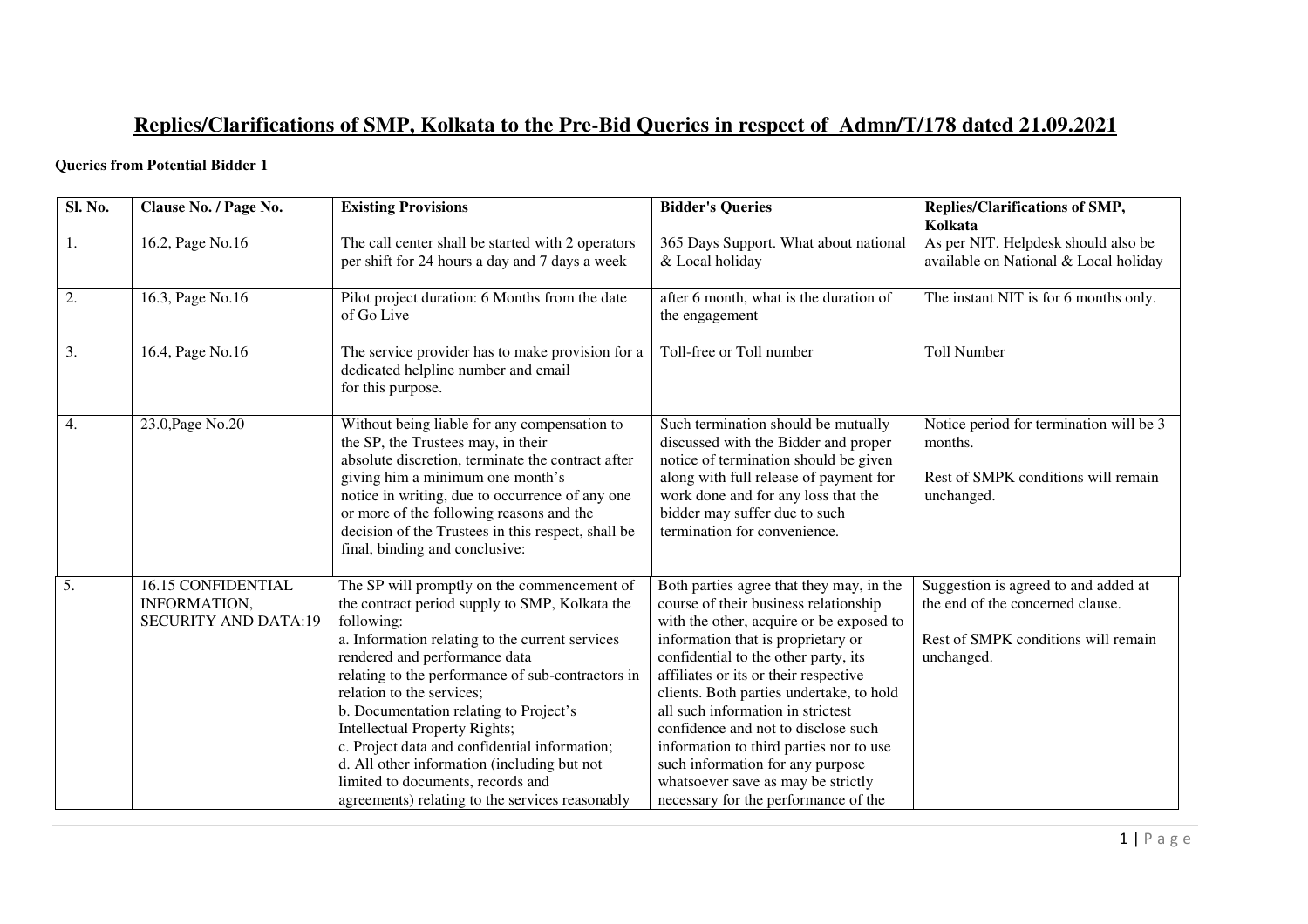| necessary in relation to the                   | assignment as mentioned in this            |  |
|------------------------------------------------|--------------------------------------------|--|
| services under this NIT.                       | proposal. The term "Confidential           |  |
| If there is any update and changes made during | Information" as used herein means any      |  |
| the contract, SP needs to submit the           | information or documents disclosed by      |  |
|                                                |                                            |  |
| revised documents during the contact period.   | one party to the other party orally, and   |  |
|                                                | which is reduced to writing within a       |  |
|                                                | period of 3 days of the disclosure or in   |  |
|                                                | writing or including but not limited to    |  |
|                                                | any written or printed documents,          |  |
|                                                | samples, model, technical data/know-       |  |
|                                                | how, drawings, photographs,                |  |
|                                                | specifications, standards, manuals,        |  |
|                                                | reports, formulae, algorithms,             |  |
|                                                | processes, information, lists, trade       |  |
|                                                | secrets, computer programs, computer       |  |
|                                                | software, computer data bases,             |  |
|                                                | computer software documentation,           |  |
|                                                | quotations and price lists, research       |  |
|                                                | products, inventions, development,         |  |
|                                                | processes, engineering techniques,         |  |
|                                                | strategies, customers, internal            |  |
|                                                | procedures, employees and business         |  |
|                                                | opportunity and clearly identified and     |  |
|                                                | marked as "Confidential Information".      |  |
|                                                | The data contained herein shall not be     |  |
|                                                | disclosed, duplicated, used in whole or    |  |
|                                                | in part for any purpose other than to      |  |
|                                                | evaluate the proposal provided that, a     |  |
|                                                | contract is awarded to this proposal as    |  |
|                                                | a result of, or in connection with the     |  |
|                                                | submission of this data. Both the          |  |
|                                                | parties shall have the right to duplicate, |  |
|                                                | use or disclose the data to the extent     |  |
|                                                | provided in the contract. This             |  |
|                                                | confidentiality restrictions shall be for  |  |
|                                                | the term of the resultant contract and     |  |
|                                                | for a period of two years thereafter.      |  |
|                                                | This restriction does not limit the right  |  |
|                                                | to use information contained in the data   |  |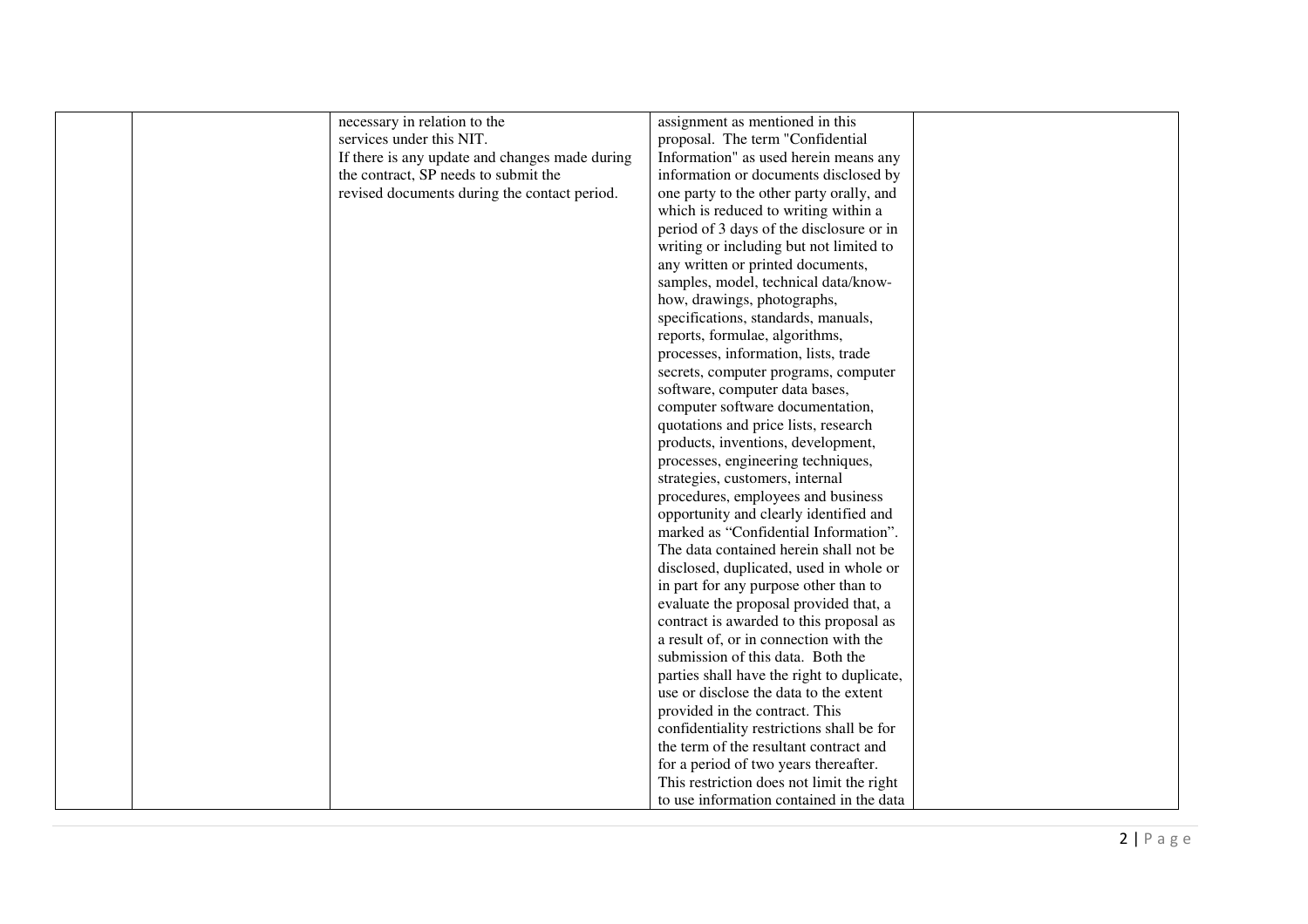| 6. | 23.0 Termination of<br>Contract; 21 | At any time during the contract period<br>including extension period (if any), where assets<br>pertaining to the services under this<br>NIT are located at the SP's premises, the SP will<br>be obliged to give rights of access to<br>(or, in the case of Assets located on a third<br>party's premises) SMP, Kolkata, and/or any<br>authority/organisation/party, approved by SMP,<br>Kolkata in order to make an audit and<br>study of the assets/ systems. | if it:<br>a. Is obtained from another source<br>without restriction.<br>b. Is in the possession of, or was<br>known to, the receiving party prior to<br>its receipt, without an obligation to<br>maintain confidentiality;<br>c. becomes generally known to the<br>public without violation of this<br>Proposal;<br>d. is independently developed by the<br>receiving party without the use of<br>confidential Information and without<br>the participation of individuals who<br>have had access to confidential<br>information;<br>e. is required to be provided under any<br>law, or process of law duly executed.<br>Any such audit shall be conducted<br>expeditiously, efficiently, and at<br>reasonable business hours. The audit<br>shall not be permitted if it interferes<br>with SP's ability to perform the<br>services in accordance with the service<br>levels, unless SMP, Kolkata relieves<br>SP from meeting the applicable service<br>levels. The SMP, Kolkata shall not<br>have access to the proprietary data of,<br>or relating to, any other customer of the<br>SP, or a third party or the Bidder's<br>cost, profit, discount and pricing data.<br>Further, SMP, Kolkata shall not<br>appoint any competitors of SP as<br>aduitors. | "The SMP, Kolkata shall not have<br>access to the proprietary data of, or<br>relating to, any other customer of the<br>SP, or a third party or the Bidder's<br>cost, profit, discount and pricing data.<br>Further, SMP, Kolkata shall not<br>appoint any competitors of SP as<br>auditors" – added at the end of the<br>concerned clause.<br>Rest of SMPK conditions will remain<br>unchanged. |
|----|-------------------------------------|----------------------------------------------------------------------------------------------------------------------------------------------------------------------------------------------------------------------------------------------------------------------------------------------------------------------------------------------------------------------------------------------------------------------------------------------------------------|------------------------------------------------------------------------------------------------------------------------------------------------------------------------------------------------------------------------------------------------------------------------------------------------------------------------------------------------------------------------------------------------------------------------------------------------------------------------------------------------------------------------------------------------------------------------------------------------------------------------------------------------------------------------------------------------------------------------------------------------------------------------------------------------------------------------------------------------------------------------------------------------------------------------------------------------------------------------------------------------------------------------------------------------------------------------------------------------------------------------------------------------------------------------------------------------------------------------------------------------------------|-------------------------------------------------------------------------------------------------------------------------------------------------------------------------------------------------------------------------------------------------------------------------------------------------------------------------------------------------------------------------------------------------|
| 7. | 18.1 Penalty Clause:20              | In case there is any software, Application,<br>Cloud related failure of the<br>solution the same should be attended and                                                                                                                                                                                                                                                                                                                                        | Penalty damages shall be 0.5% of the<br>value of delayed goods/ services<br>subject to a limit of 5% of the value of                                                                                                                                                                                                                                                                                                                                                                                                                                                                                                                                                                                                                                                                                                                                                                                                                                                                                                                                                                                                                                                                                                                                       | SMPK conditions will remain<br>unchanged.                                                                                                                                                                                                                                                                                                                                                       |
|    |                                     | rectified within 2 hours from written                                                                                                                                                                                                                                                                                                                                                                                                                          | the delayed goods/ services and shall                                                                                                                                                                                                                                                                                                                                                                                                                                                                                                                                                                                                                                                                                                                                                                                                                                                                                                                                                                                                                                                                                                                                                                                                                      |                                                                                                                                                                                                                                                                                                                                                                                                 |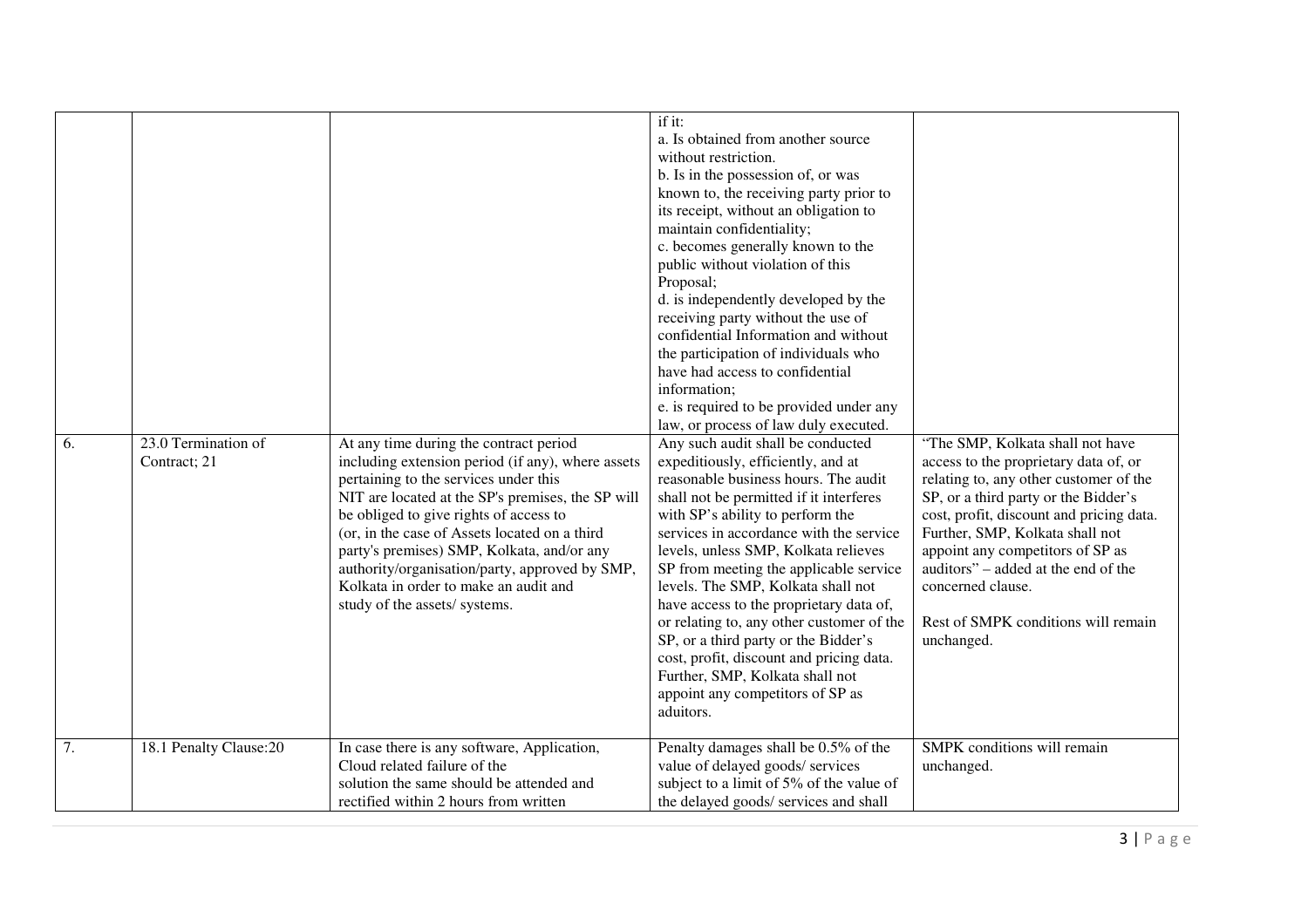|    |                                     | communication to the SP. In case the failure is<br>not rectified within 2 hours, the SP will<br>have to pay to the trustee penalty from 3rd hour<br>onwards an hourly proportionate value<br>of the monthly payment.                                                                                                                                                                                                                                                                                                                                                                                                                                                                                                                                                                                                                                                                                                                                                                                                                                                                                                                                                                                                                                                                                                                                              | be levied only if the delay is for<br>reasons solely and entirely attributable<br>to SP and not for delay due to reasons<br>attributable to SMP, Kolkata and/or its<br>other vendors or due to reasons of<br>Force Meajure.                                                                                                                                                                                                                                                                                                                                                                                                                                                                                                                                                                                                                                                                                                                         |                                           |
|----|-------------------------------------|-------------------------------------------------------------------------------------------------------------------------------------------------------------------------------------------------------------------------------------------------------------------------------------------------------------------------------------------------------------------------------------------------------------------------------------------------------------------------------------------------------------------------------------------------------------------------------------------------------------------------------------------------------------------------------------------------------------------------------------------------------------------------------------------------------------------------------------------------------------------------------------------------------------------------------------------------------------------------------------------------------------------------------------------------------------------------------------------------------------------------------------------------------------------------------------------------------------------------------------------------------------------------------------------------------------------------------------------------------------------|-----------------------------------------------------------------------------------------------------------------------------------------------------------------------------------------------------------------------------------------------------------------------------------------------------------------------------------------------------------------------------------------------------------------------------------------------------------------------------------------------------------------------------------------------------------------------------------------------------------------------------------------------------------------------------------------------------------------------------------------------------------------------------------------------------------------------------------------------------------------------------------------------------------------------------------------------------|-------------------------------------------|
| 8. | 23.0 Termination of<br>Contract; 21 | 23.1 Without being liable for any compensation<br>to the SP, the Trustees may, in their<br>absolute discretion, terminate the contract after<br>giving him a minimum one month's<br>notice in writing, due to occurrence of any one<br>or more of the following reasons and the<br>decision of the Trustees in this respect, shall be<br>final, binding and conclusive:<br>a) If the SP fails to commence operation within<br>30 days from the date of issue of<br>'Work Order'. However, SMP Kolkata shall<br>have the discretion to grant<br>additional time if it is satisfied that the grounds<br>for delay are beyond the control<br>of the Contractor.<br>b) The SP has abandoned the contract.<br>c) The SP has failed to commence the works or<br>has without any lawful excuse under<br>these conditions, has kept the work suspended<br>for at least 15 days despite<br>receiving a written notice to proceed with the<br>work.<br>d) The SP is not executing the work in<br>accordance with the contract or is<br>persistently or flagrantly neglecting to carry out<br>his obligations under the<br>contract.<br>e) Any bribe, commission, gift or advantage is<br>given, promised or offered by or on<br>behalf of the SP to any officer, servant or<br>representative of the Trustees or to any<br>person on his or their behalf in relation to the | Provided the risk and expenses is<br>solely attributable by SP an the same<br>does not exceeds 5% of the total<br>delayed services or deliverables.<br>Notwithstanding the above, SP may<br>terminate this Agreement for cause if<br>SMP Kolkata materially breaches this<br>Agreement, provided SP gives SMP<br>Kolkata notice of such breach and it<br>remains uncured after 30 days<br>following notice.<br>If any amount due and payable by<br>SMP, Kolkata under the Agreement is<br>more than 30 days overdue; and there<br>is no dispute between SMP Kolkata<br>and SP in relation to that amount, SP<br>may issue to SMP Kolkata a notice that<br>payment is overdue. If SMP Kolkata<br>fails to pay SP within 7 days after the<br>date of such notice, SP may by a<br>further notice to SMP Kolkata<br>terminate the Agreement or at its<br>election withdraw services or stop<br>performance of its obligations until<br>payment is made. | SMPK conditions will remain<br>unchanged. |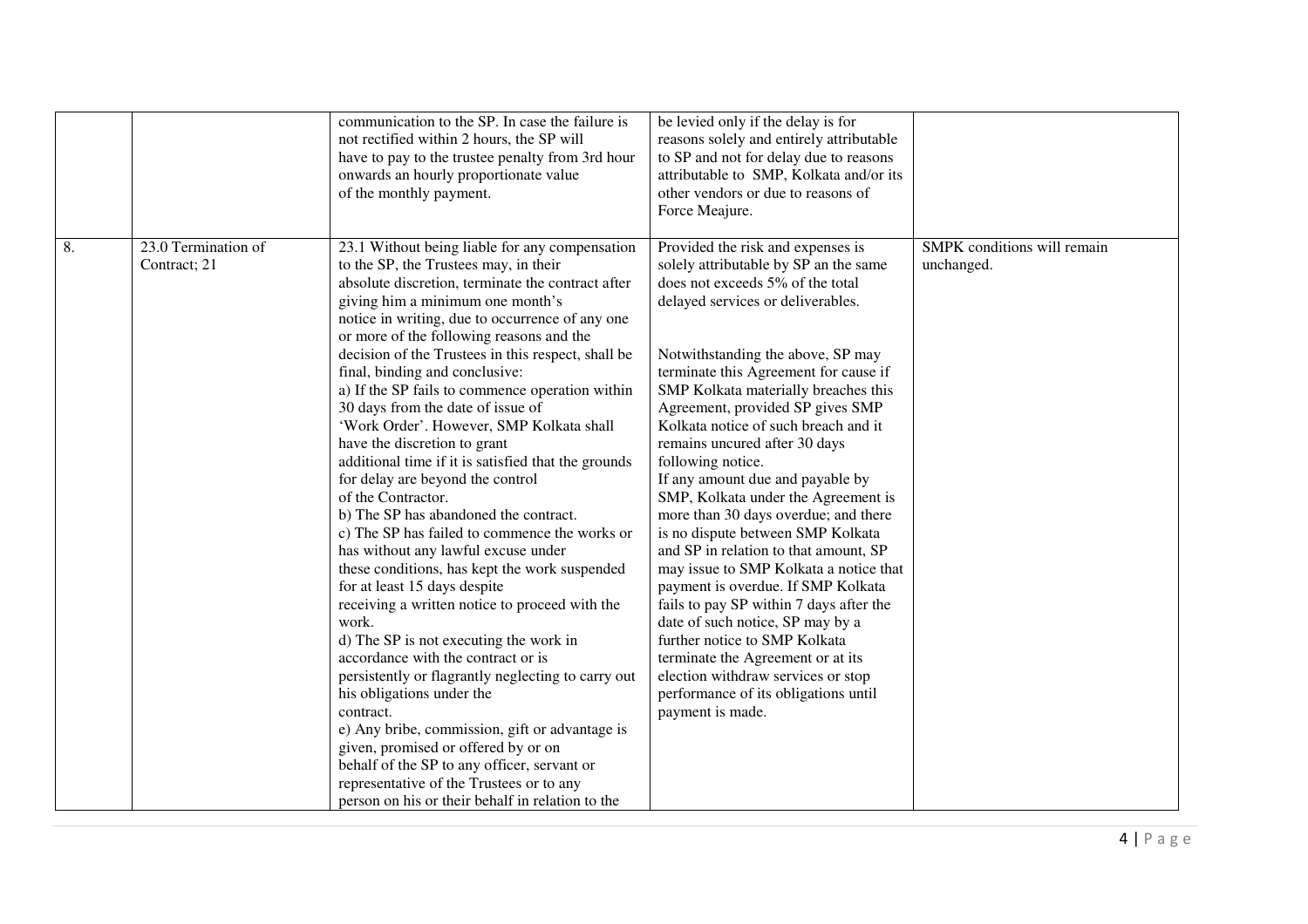|     |                                                                               | obtaining or to the execution of the<br>contract.<br>f) The SP is adjudged insolvent or enters into<br>composition with his creditors or<br>being a company goes into liquidation either<br>compulsory or voluntary.<br>23.2 In all such cases of Termination of work,<br>the Trustees shall have the power to complete<br>the work through any other agency at the SP's<br>risk and expense and the SP shall be<br>debited any sum or sums that may be expended<br>in completing the work beyond the<br>amount that would have been due to the SP, had<br>he duly completed the whole of the<br>work in accordance with the contract. |                                                                                                                                                                                                                                                                                                                                                                                         |                                                                               |
|-----|-------------------------------------------------------------------------------|----------------------------------------------------------------------------------------------------------------------------------------------------------------------------------------------------------------------------------------------------------------------------------------------------------------------------------------------------------------------------------------------------------------------------------------------------------------------------------------------------------------------------------------------------------------------------------------------------------------------------------------|-----------------------------------------------------------------------------------------------------------------------------------------------------------------------------------------------------------------------------------------------------------------------------------------------------------------------------------------------------------------------------------------|-------------------------------------------------------------------------------|
| 9.  | 26.0 Force Majeure; 22                                                        |                                                                                                                                                                                                                                                                                                                                                                                                                                                                                                                                                                                                                                        | If such an event lasts for a continuous<br>period of thirty (30) days, then either<br>party may at any time thereafter while<br>such performance continues to be<br>excused, terminate this Agreement<br>without liability, by notice in writing to<br>the other party. However SP shall be<br>entitled to receive payments for all<br>services rendered by it under this<br>Agreement. | SMPK conditions will remain<br>unchanged.                                     |
| 10. | 27.0 Interpretation of<br>contract documents, disputes<br>and arbitration; 22 | 27.1 In all disputes, matters, claim demands or<br>questions arising out of or connected with the<br>interpretation of the contract including the<br>meaning of Specifications, Drawings &<br>Instruction or as to the quality of workmanship<br>or as to the materials used in the work<br>or the execution of the work whether during the<br>progress of the works or after the<br>completion and whether before or after the<br>determination, abandonment or breach of<br>the contract, the decision of the Engineer shall<br>be final binding on all parties to the                                                               | Same                                                                                                                                                                                                                                                                                                                                                                                    | Nothing suggested by the bidder.<br>SMPK conditions will remain<br>unchanged. |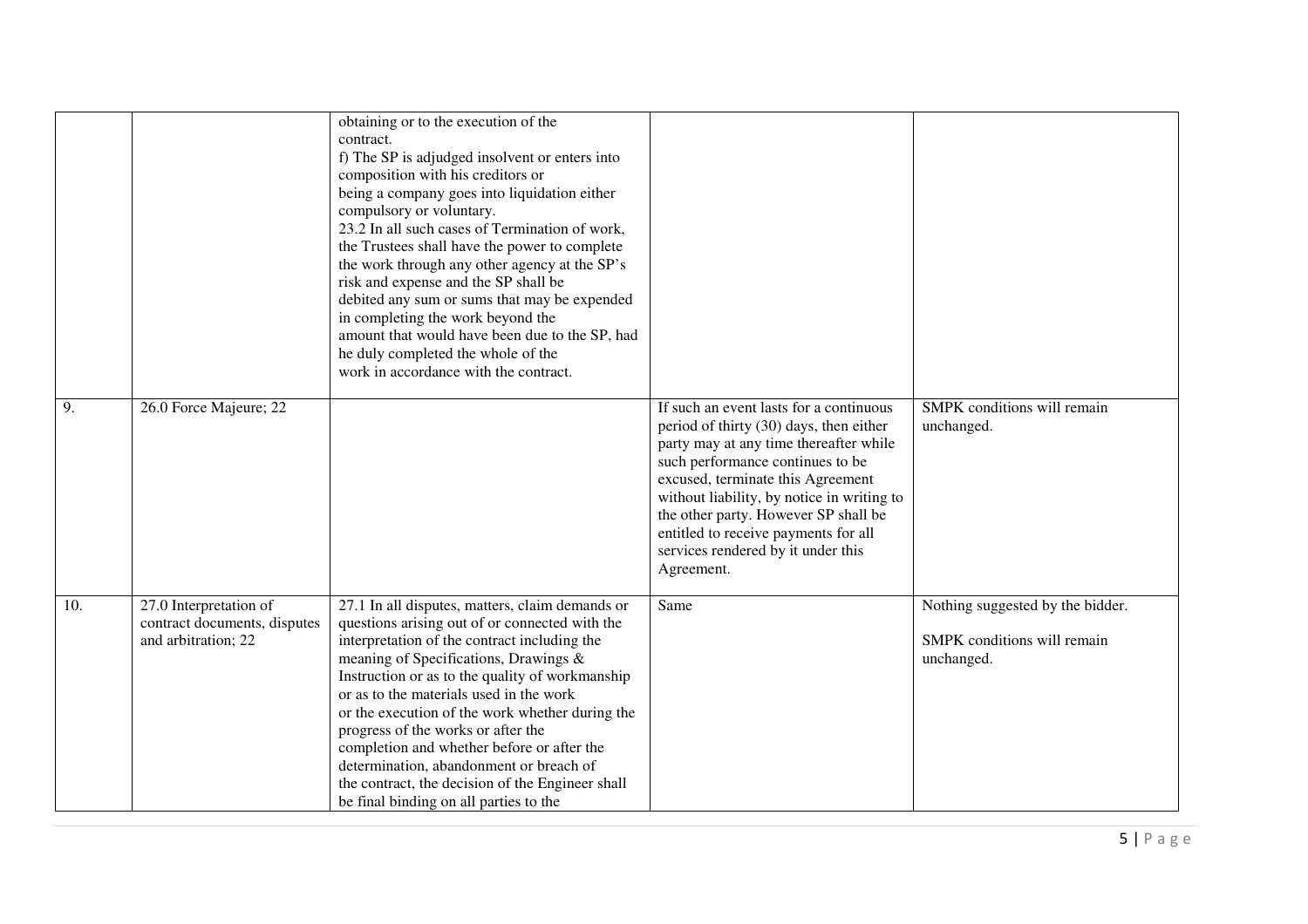| contract and shall forthwith be given effect to    |  |
|----------------------------------------------------|--|
| by the Contractor.                                 |  |
| 27.2 If the SP is dissatisfied with any such       |  |
| decision, he shall within 15 days after receiving  |  |
| notice of such award / decision, requires that the |  |
| matter shall be referred to Chairman or            |  |
|                                                    |  |
| BoT, SMP, Kolkata for taking a view on the         |  |
| dispute.                                           |  |
| 27.3 If there is still no settlement as mentioned  |  |
| at Clauses – 27.1 & 27.2, the dispute or           |  |
| differences or claims as the case may be, shall    |  |
| be finally settled by binding arbitration          |  |
| under the Arbitration and Conciliation Act,        |  |
| 1996 including all amendments thereof.             |  |
| The arbitration shall be by a panel of three       |  |
| Arbitrators, one to be appointed by each           |  |
| party and the third to be appointed by the two     |  |
| arbitrators appointed by the parties. In           |  |
| respect of dispute resolution through              |  |
| Arbitration, the Arbitrator will be appointed by   |  |
| the Chairman, SMP, Kolkata from the list of the    |  |
| empanelled Arbitrators of SMPK. A                  |  |
| party requiring arbitration shall appoint an       |  |
| Arbitrator in writing, inform the other party      |  |
| about such appointment and call upon the other     |  |
| party to appoint its Arbitrator and                |  |
| inform the other party within 60 days. If the      |  |
| other party fails to appoint its Arbitrator,       |  |
| the party appointing Arbitrator shall take steps   |  |
| in accordance with Arbitration and                 |  |
| Conciliation Act, 1996, including any              |  |
| amendment thereof.                                 |  |
| 27.4 Notwithstanding anything contained herein     |  |
| above, Employer also reserve the right to          |  |
| invoke arbitration in all disputes, matters, claim |  |
| demands or questions arising out of or             |  |
| connected with the interpretation of the contract  |  |
| including the meaning of                           |  |
| Specifications, Drawings & Instruction or as to    |  |
|                                                    |  |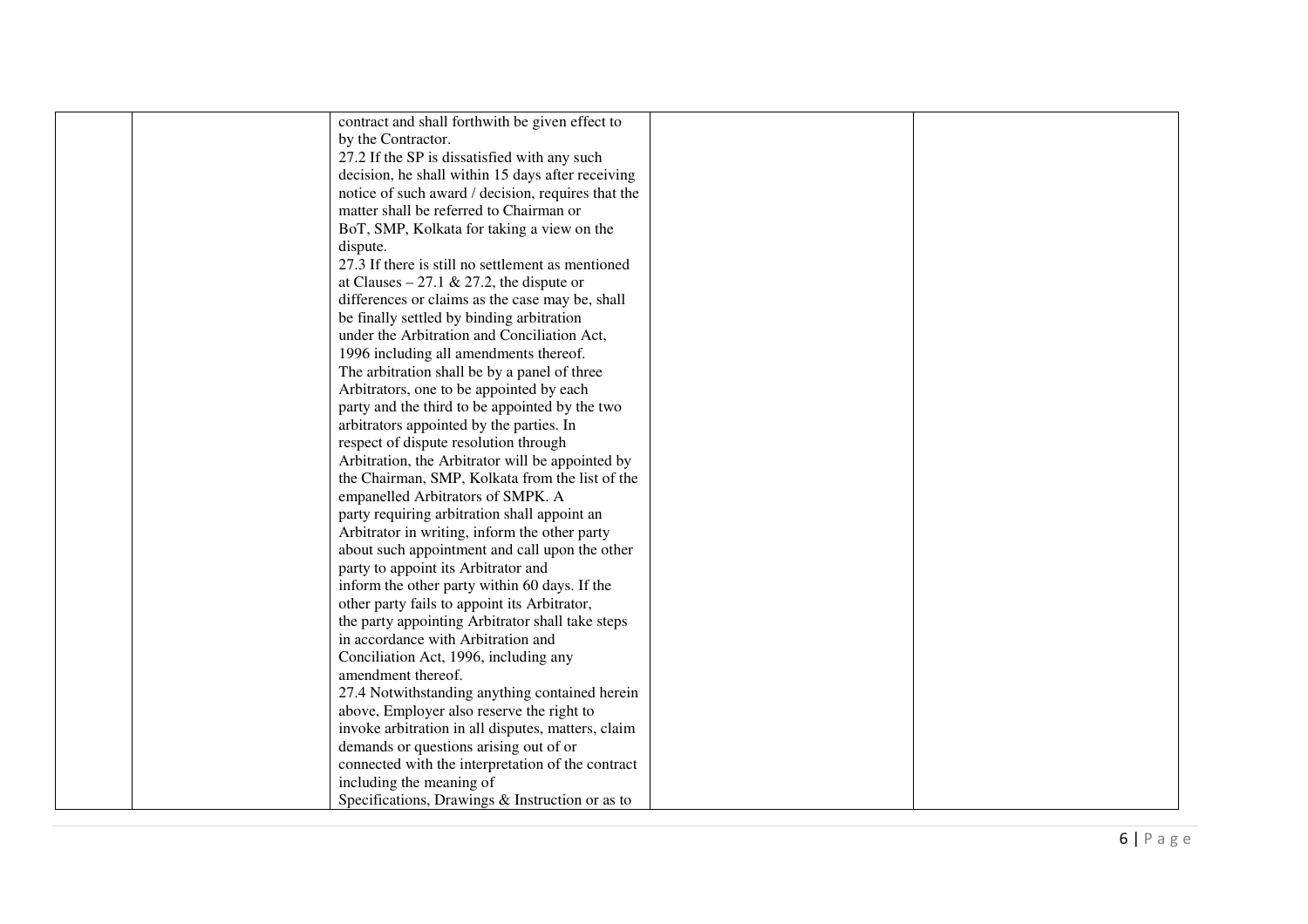| the quality of workmanship or as to the             |  |
|-----------------------------------------------------|--|
| materials used in the work or the execution of      |  |
| the work whether during the progress of             |  |
|                                                     |  |
| the works or after the completion and whether       |  |
| before or after the determination,                  |  |
| abandonment or breach of the contract etc.          |  |
| 27.5 The place/ jurisdiction of arbitration shall   |  |
| be in Kolkata, West Bengal, India.                  |  |
| 27.6 The fees and expenses of the arbitrators       |  |
| and all other expenses of the arbitration shall     |  |
| be initially borne and paid equally by respective   |  |
| Parties subject to determination by the             |  |
| arbitrators. The arbitrators may provide in the     |  |
| arbitral award for the reimbursement to             |  |
| the successful Party of its costs and expenses in   |  |
| bringing or defending the arbitration               |  |
| claim, including legal fees and expenses            |  |
| incurred by the Party.                              |  |
| 27.7 Pending the submission of and / or decision    |  |
| on a dispute, difference or claim or until          |  |
| the arbitral award is published; the Parties shall  |  |
| continue to perform all of their                    |  |
| obligations under this Agreement without            |  |
| prejudice to a final adjustment in accordance       |  |
| with such award.                                    |  |
| 27.8 The request for arbitration, the answer to     |  |
| the request, the terms of reference, any            |  |
| written submission, any order and ruling shall      |  |
| be in English language and if oral                  |  |
| hearings take place, English shall be the           |  |
| language to be used in the hearing.                 |  |
| 27.9 Any decision or award resulting from           |  |
| arbitration shall be final and binding upon the     |  |
| Parties. The Parties hereto agree that the arbitral |  |
| award may be enforced against the                   |  |
| Parties to the arbitration proceeding or their      |  |
| assets wherever they may be found and that          |  |
| a judgment upon the arbitral award may be           |  |
| entered in any court having jurisdiction            |  |
|                                                     |  |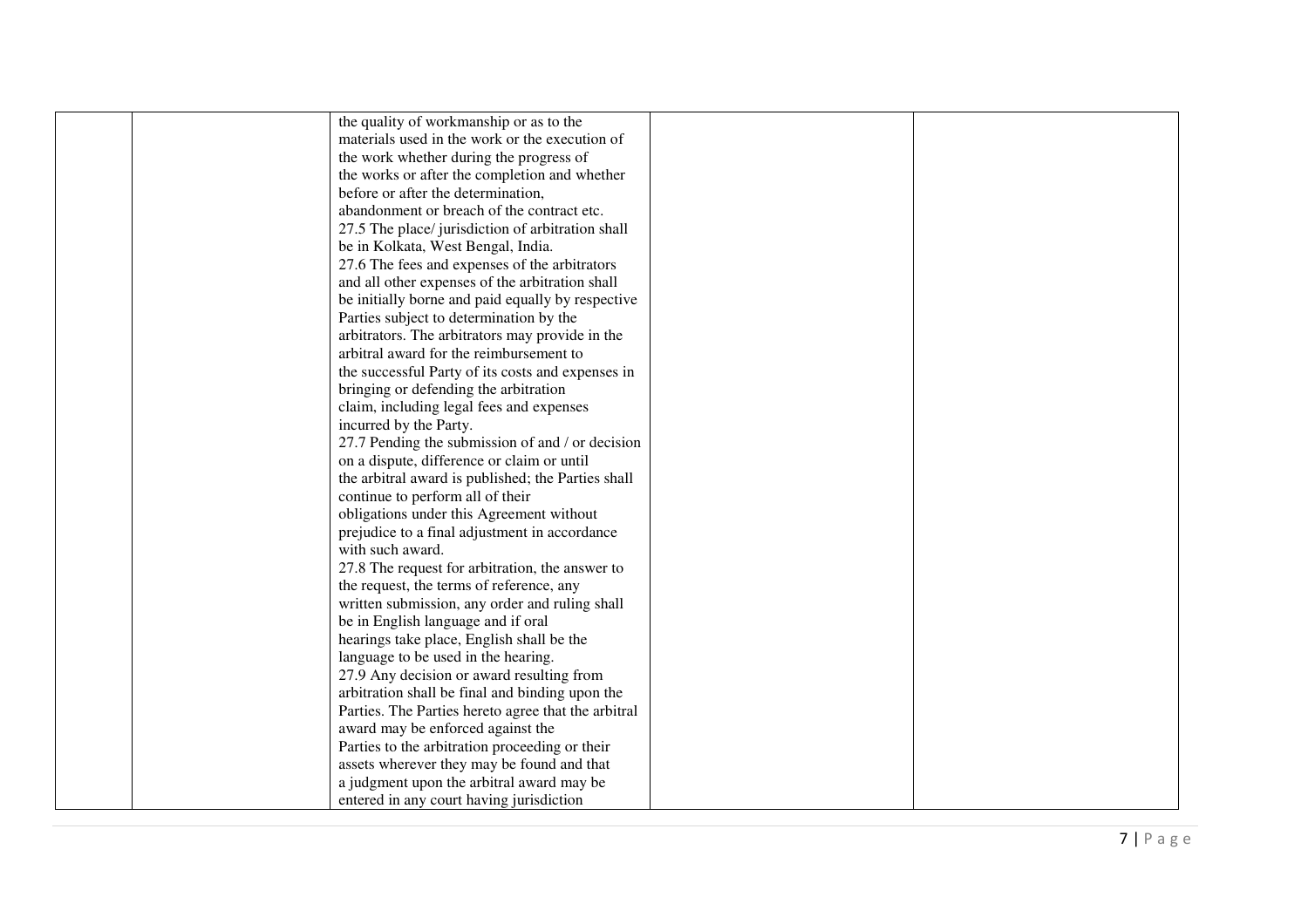| 11. | Annexure-I<br><b>BID SECURITY</b><br>DECLARATION FROM<br><b>BIDDERS IN LIEU OF</b><br><b>EMD</b> ; 26 | i. That I/we have availed the benefit of waiver<br>of EMD while submitting our offer<br>against the subject tender and no EMD being<br>deposited for the said tender.<br>ii. That in the event we withdraw/modify our<br>bid during the period of validity OR<br>I/we fail to execute formal contract agreement<br>within the given timeline OR I/we<br>fail to submit a performance security within the<br>given timeline OR I/we commit<br>any other breach of tender conditions which<br>attracts penal action of forfeiture of<br>EMD then I/we will be suspended from being<br>eligible for bidding/award of all<br>future contract(s) of Syama Prasad Mookerjee<br>Port, Kolkata for a period of two<br>years from the date of committing such breach. | i. That I/we have availed the benefit of<br>waiver of EMD while submitting our<br>offer<br>against the subject tender and no EMD<br>being deposited for the said tender.<br>ii. That in the event we<br>withdraw/modify our bid during the<br>period of validity OR I/we fail to<br>execute formal contract agreement<br>within the given timeline OR I/we fail<br>to submit a performance security<br>within the given timeline OR I/we<br>commit any other material breach of<br>tender which attracts penal action of<br>forfeiture of EMD then I/we will be<br>suspended from being eligible for<br>bidding the current contract of Syama<br>Prasad Mookerjee Port, Kolkata. | SMPK Annexure - I will remain<br>unchanged.                                  |
|-----|-------------------------------------------------------------------------------------------------------|--------------------------------------------------------------------------------------------------------------------------------------------------------------------------------------------------------------------------------------------------------------------------------------------------------------------------------------------------------------------------------------------------------------------------------------------------------------------------------------------------------------------------------------------------------------------------------------------------------------------------------------------------------------------------------------------------------------------------------------------------------------|----------------------------------------------------------------------------------------------------------------------------------------------------------------------------------------------------------------------------------------------------------------------------------------------------------------------------------------------------------------------------------------------------------------------------------------------------------------------------------------------------------------------------------------------------------------------------------------------------------------------------------------------------------------------------------|------------------------------------------------------------------------------|
| 12. | Appendix - 3<br>Covering Letter; 30                                                                   | $I/we$ ,<br>(Name of tenderer) having examined<br>the Tender Document and understood its<br>contents, hereby submit our tender for<br>SYAMA PRASAD MOOKERJI PORT,<br>KOLKATA.<br>2 All information provided in the tender<br>including Addenda and in the Appendices are<br>true and correct and all documents<br>accompanying such tender are true copies of<br>their<br>respective originals.<br>3. I/We shall make available to SYAMA<br>PRASAD MOOKERJI PORT, KOLKATA<br>(hereinafter referred to as SMP, Kolkata) any<br>additional information it may find<br>necessary or require to supplement or<br>authenticate the Tender<br>4. I/we acknowledge the right of SMP, Kolkata                                                                        | <b>SAME</b>                                                                                                                                                                                                                                                                                                                                                                                                                                                                                                                                                                                                                                                                      | Nothing suggested by the bidder<br>SMPK conditions will remain<br>unchanged. |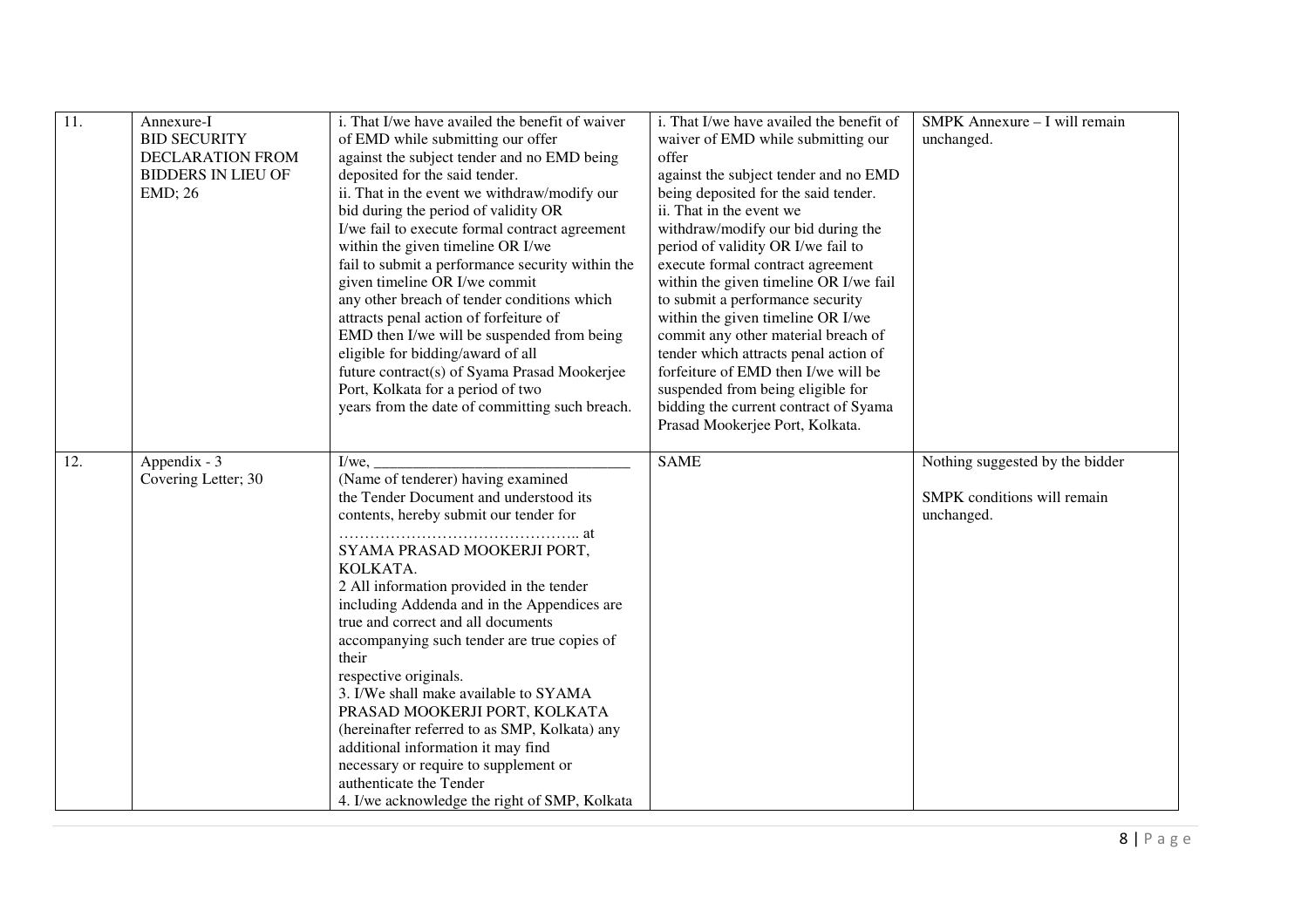| to reject our tender without assigning             |  |
|----------------------------------------------------|--|
| any reason or otherwise and hereby waive our       |  |
| right to challenge the same on any                 |  |
| account whatsoever.                                |  |
| 5. I/we also certify the following                 |  |
| a. I/wehave not been debarred by the               |  |
|                                                    |  |
| Central/State Govt. or any entity controlled by    |  |
| them or any other legal authority for              |  |
| participating in any tender / contract / agreement |  |
| of whatever kind                                   |  |
| b. I/we certify that in the last three years, I/We |  |
| ourassociates have neither failed to               |  |
| perform on any contract, as evidenced by           |  |
| imposition of a penalty by an arbitral or          |  |
| judicial authority or a judicial pronouncement or  |  |
| arbitration award, nor been expelled               |  |
| from any project or contract by any public         |  |
| authority/entity nor have had any contract         |  |
| terminated by any public authority / entity for    |  |
| breach on our part.                                |  |
| 6. I/we declare that:                              |  |
| a) I/we have examined and have no reservations     |  |
| to the Tender Document,                            |  |
| including the Addenda issued by SMP, Kolkata       |  |
| thereon.                                           |  |
| b) I/we hereby certify that we have taken steps    |  |
| to ensure that no person acting for                |  |
| us or on our behalf will engage in any corrupt,    |  |
| fraudulent or coercive practices                   |  |
| to influence the evaluation process of the tender. |  |
| 7. I/we understand that SMP, Kolkata reserves      |  |
| the right to accept or reject any tender           |  |
| and to annul the tendering process and reject all  |  |
| tenders at any time without any                    |  |
| liability or any obligation for such acceptance,   |  |
| rejection or annulment without                     |  |
| assigning any reason thereof.                      |  |
| 8.<br>(Name                                        |  |
| of Tenderer) hereby undertakes that                |  |